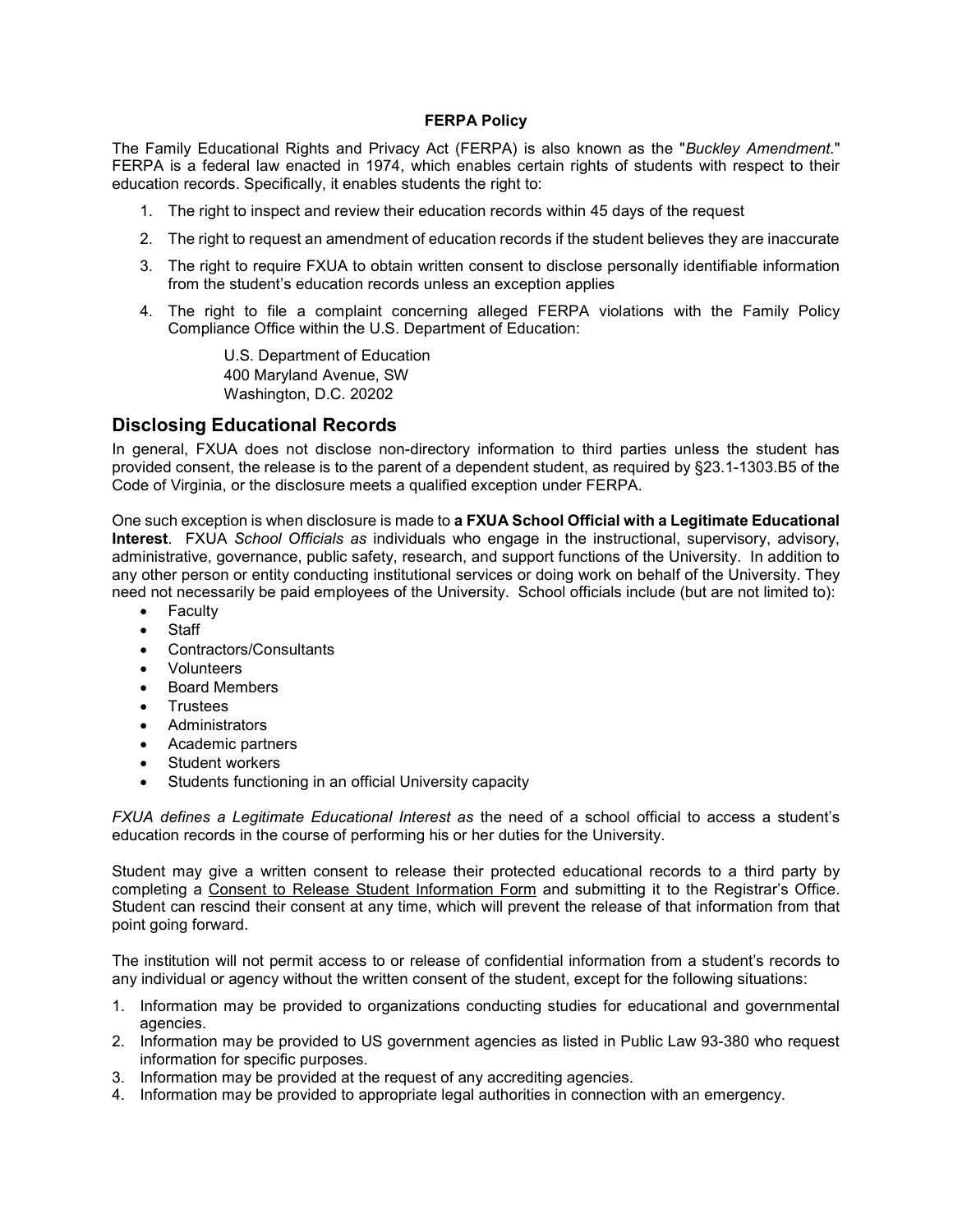- 5. Information may be provided for the purposes of awarding financial aid.
- 6. In formation may be provided in response to legal court orders.

## Directory Information:

FERPA authorizes the release of Directory Information without a student's consent. FXUA has defined its Directory Information in accordance with what is allowable under FERPA, and it includes:

- Student Name
- Major Field of Study
- Dates of Attendance/Date of Graduation
- Enrollment Status
- Class Level
- **•** Previous Institutions
- Degrees and Awards Received
- Photographs
- Participation in Officially Recognized Activities

#### Limited Directory Information:

Limited directory should only be used for verification purposes, such as to confirm a student's identity over the phone, and in conjunction with a legitimate educational interest.

- Student ID Number
- Date of Birth

FXUA assumes that students who do not request to withhold disclosure of their directory information consent to the release of this information.

## Withholding Disclosure of Student Information

Currently enrolled students may withhold disclosure of their student information by completing a Prevent Disclosure of Student Information Form and submitting it to the Registrar's Office. Former students may not place a new request for nondisclosure on their education records, however, they may request its removal.

Confidential Hold: Prevents disclosure of all student information. Students who elect this hold must conduct all university business in person with a photo ID or via their official FXUA email address. No student information will be released over the phone. The student's name will not appear in any commencement program.

Confidential status does not convey a right to be anonymous in the classroom or to impede routine classroom communication and interactions. Students with confidential status expect to be identified in the class by name and to have their FXUA email address used for class purposes.

# Request to Inspect an Educational Record:

Eligible students are afforded the right to inspect all education records maintained by the University. The following procedures should be followed to allow a student to inspect their record.

- (1) Students must provide a written request indicating what type of education records they want to inspect.
- (2) Student should submit the written request to the Registrar's Office. The Registrar will oversee the inspection process.
- (3) Students will be able to review the requested education records within 45 days of submitting their request.
- (4) The Registrar will contact the student to arrange a day and time for the inspection to take place and supervise the inspection.
- (5) The student will be able to make notes during the inspection but is not permitted to remove any records or documents at the time of the inspection.